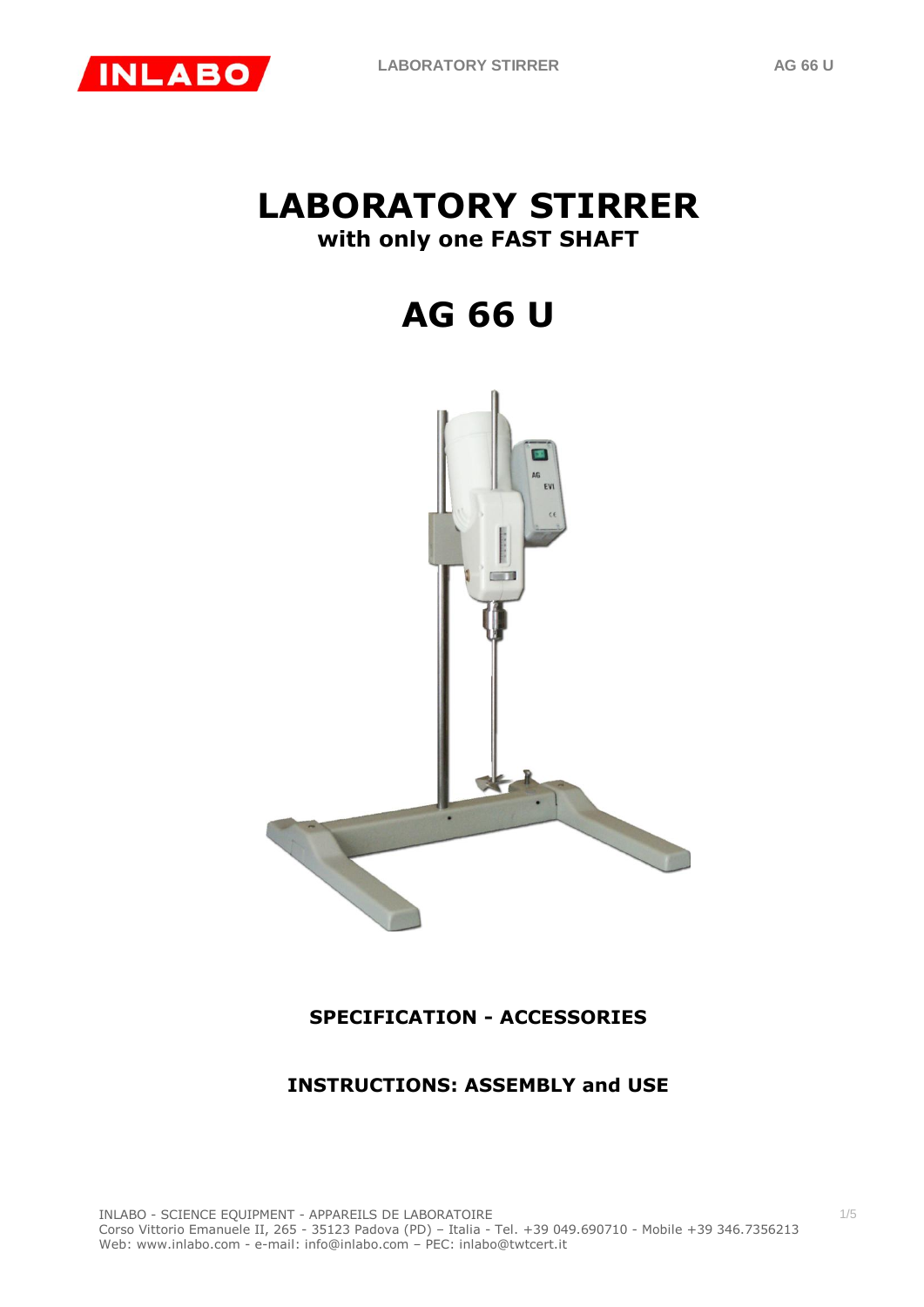

## **LABORATORY STIRRER with step less mechanical regulation TYPE AG. 66U**

This device is composed basically of a motor and a continuous mechanical speed variator which, placed in the same housing of die-cast aluminium alloy, form a single and compact block. By means of a pressure screw and two shock absorbers, this layout allows perfect selfbalancing of the mating of the motor and the variator, thus ensuring high performance and long life of the stirrer.

The laboratory stirrer AG. 66U type comes from the AG 66 model. It has been tested for many years and now it is even more powerful: 30 watt rating.

The transmitted power is constant: whatever is the chose speed, it remains constant.

#### **SPECIFICATION**

#### **MOTOR**

- o single phase with condenser
- o input power 70 Watt
- o output power 30 Watt
- o shaft mounted on ball bearings
- o efficient self ventilation
- o silent operation
- o overheating protection 130° C
- o simple and robust construction
- o requires no particolar maintenance

#### **CONTINUOUS MECHANICAL SPEED VARIATOR**

- o built according to the cone and roll clutch principle
- $\circ$  this system allows one to obtain from 280 to 2200 r.p.m. speed regulation with a knurled knob, indexed scale with speed control indicator
- o exit shafts with through hole, allow easy height regulation of the stirring rods
- **HOLE** for flexed support rod: allows the stirrer to be placed in the desired position.
- **SWITCH** bipolar and light
- **OUTPUT CABLE** 2 m. long and earthed plug; supply voltage 230 V 50 Hz (115 V 60 Hz on demand).
- **CHUCK** self centering and chrome plated, with 3 jaws, complete with key; grip capacity: 0 - 8 mm.
- **DIMENSIONS** 88 mm width, 260 mm height, 170 mm depth.
- **WEIGHT** Kg. 3,100 including support rod and chuck.

#### **UTILIZATION**

It is suitable for fluid substances or liquids with light viscosity (capacity till 25 litres).

Pursuant to instructions 73/23 CEE - 93/68 CEE e 89/336 CEE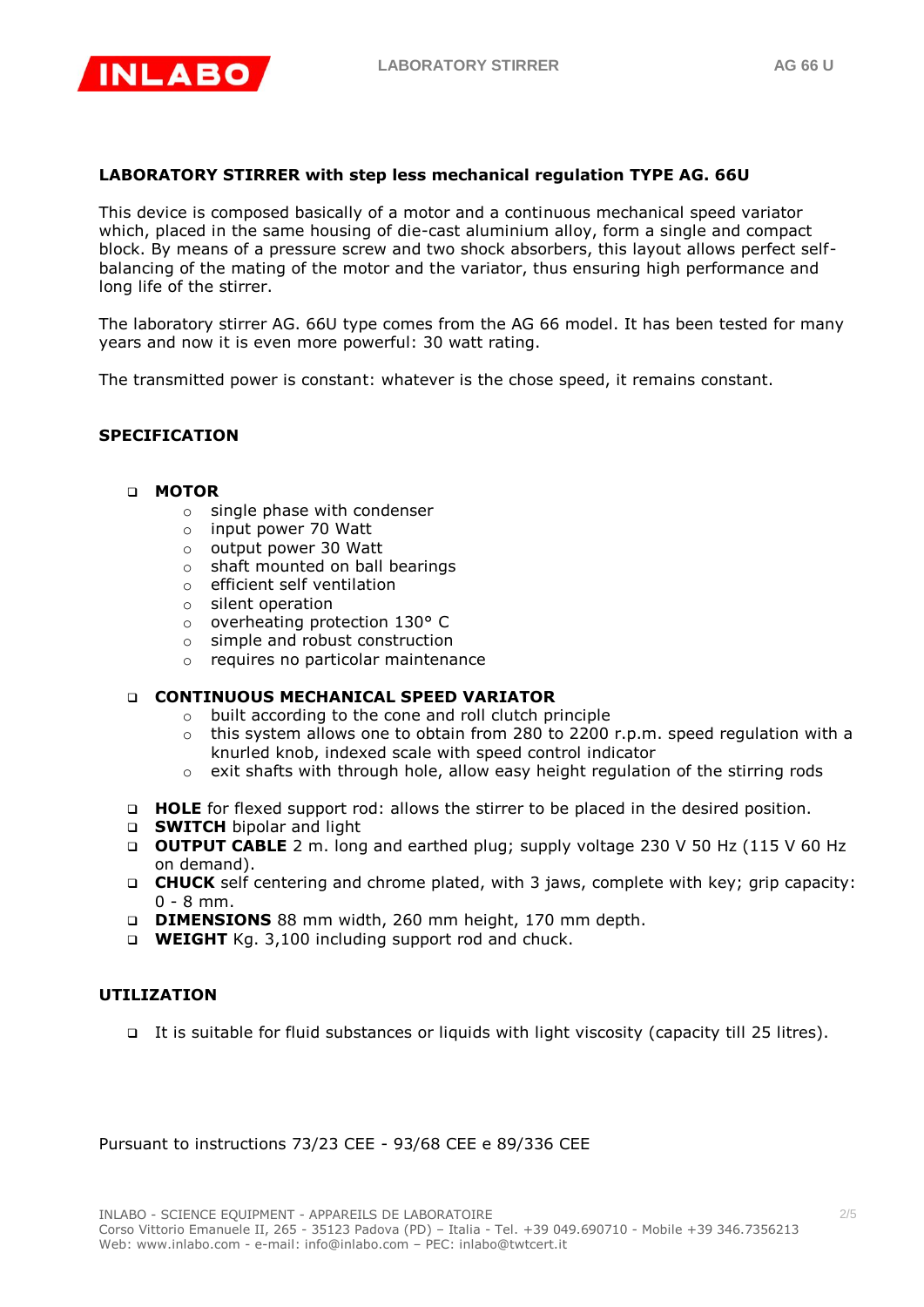

### **Label AG 66 – AG 66 U**

| Cat. No                                                    | <b>AG 66</b>                           | <b>AG 66 U</b>                         |
|------------------------------------------------------------|----------------------------------------|----------------------------------------|
| motor input/output W                                       | 70/30                                  | 70/30                                  |
| number of shaft                                            | 2                                      | 1                                      |
| speed ranges rpm                                           | 35-250/280-2200                        | 280-2200                               |
| speed indicator                                            | scale-marks                            | scale-marks                            |
| torque max (see diagram) N cm                              | 120                                    | 24                                     |
| viscosity max Pa s                                         | 50                                     | 10                                     |
| stirring capacity I                                        | 25                                     | 25                                     |
| chuck capacity mm                                          | $0 - 8$                                | $0 - 8$                                |
| dimension mm                                               | 250x120x180                            | 250x120x180                            |
| weight kg                                                  | 3,2                                    | 3,1                                    |
| motor protection                                           | overheat protection<br>automatic reset | overheat protection<br>automatic reset |
| condition of use: ambient temperature °C<br>humidity max % | $0 - 40$<br>80                         | $0 - 40$<br>80                         |
| protection class                                           | IP 20                                  | IP 20                                  |
| power                                                      | 220 V 50 Hz<br>115 V 60 Hz             | 220 V 50 Hz<br>115 V 60 Hz             |



# **ACCESSORIES: on request**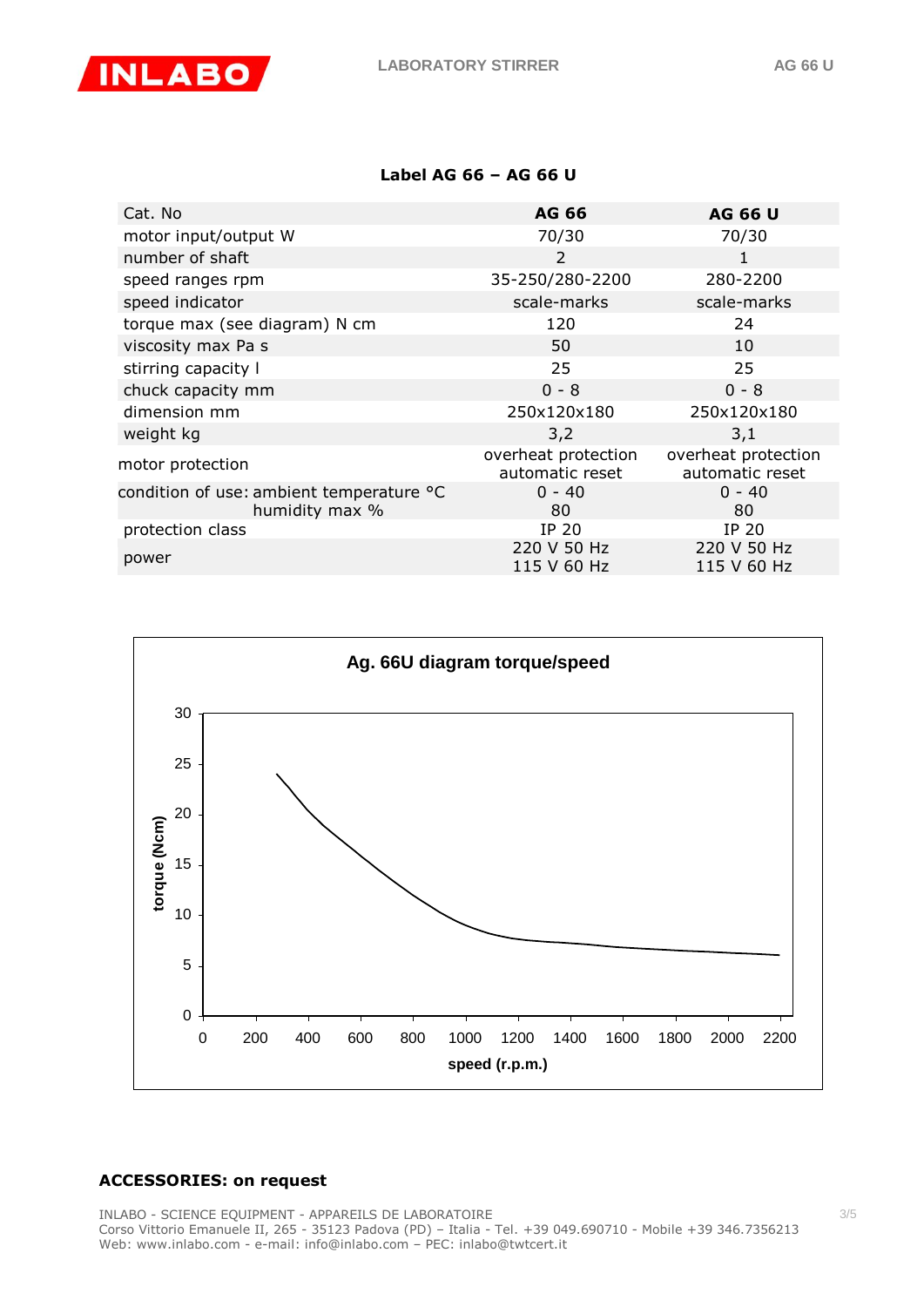



# **661.06 STAND**

- Big stand, H shaped, 45x40 cm, weight 12,00 kg
- Cast iron painted
- No tip up, no slippery, level screw
- Rod inox AISI 304, ø16 mm, height 600 mm



Level screw



#### **662.05 SPECIAL CLAMP**

- Special for stirrers AG and rotary evaporators EVI
- Anticorodal alloy painted
- Safe and fast clamping of the stirrer and the rotary evaporators bars (ø 12 mm) on the rod stand (ø 16 mm)

**AGITATION BARS** inox AISI 304 ø 8 mm x 500 mm

- **666** with blade 60 x 15 mm
- **667** with 6 blades screw ø 50 mm
- **667 S** with blades screw on request

**OTHER AGITATION BARS**: on request